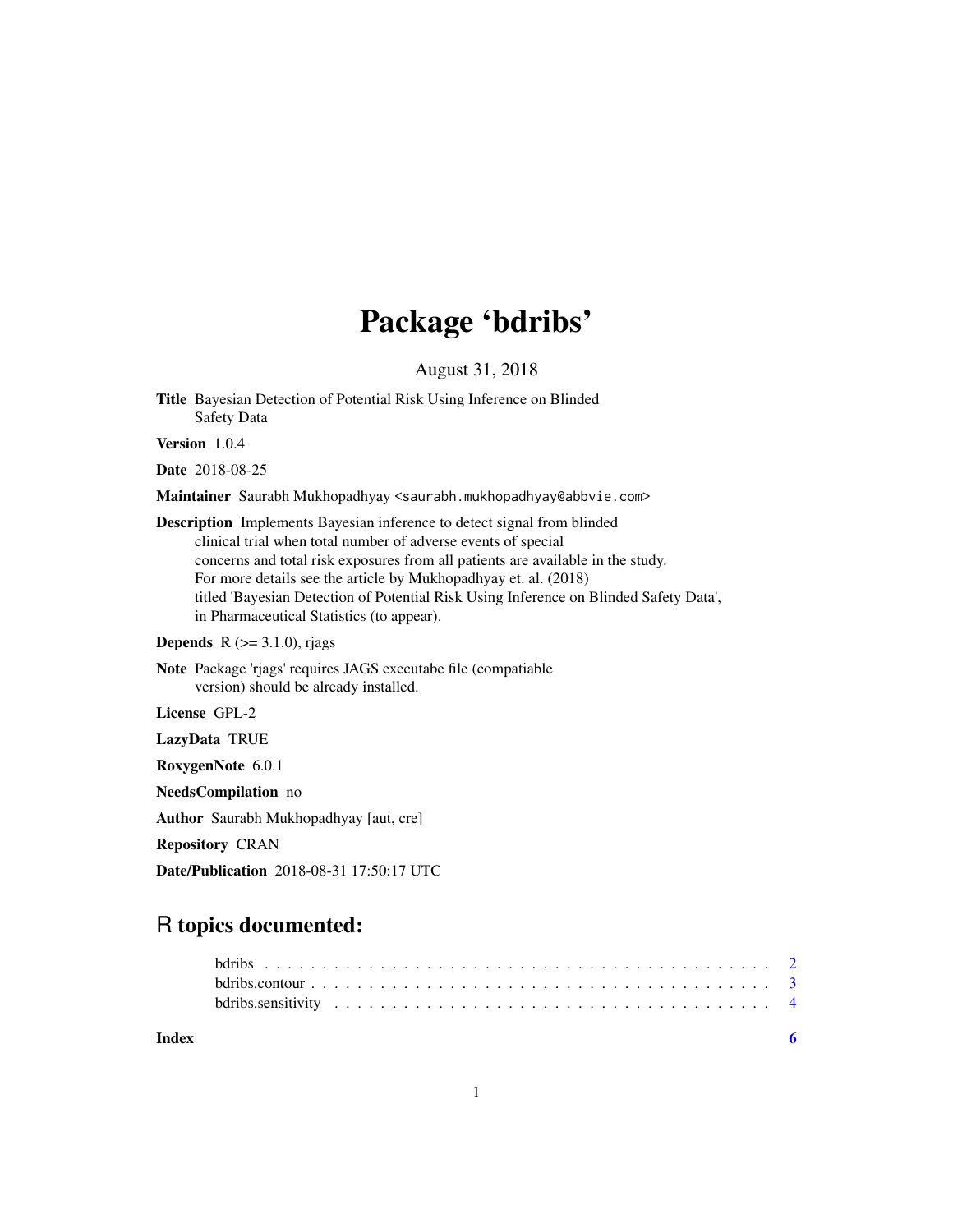<span id="page-1-0"></span>

# Description

Bayesian Detection of Risk using Inference on Blinded Safety data

#### Usage

```
bdribs(y, pyr, bg.events, bg.pyr, bg.rate = NULL, k = 1, p.params = list(a
= 1, b = 1), r.params = list(mu = 0, sd = 2), adj.k = FALSE,
mc.params = list(burn = 1000, iter = 10000, nc = 2), inf_type = 1,plots = TRUE, prnt = TRUE)
```
# Arguments

| У         | observed pooled events (combined active and control group) e.g., $y = 20$                                                          |
|-----------|------------------------------------------------------------------------------------------------------------------------------------|
| pyr       | total payr exposure (combined active and control group) e.g., $pyr = 2000$                                                         |
| bg.events | background (historical) events for the control group e.g., bg. events $= 5$                                                        |
| bg.pyr    | background (historical) pyr exposure for the control group e.g., bg.pyr = $1000$                                                   |
| bg.rate   | when specified used as the true background rate for the control group and ig-<br>nores bg.events and bg.pyr, default: bg.rate=NULL |
| k         | allocation ratio of treatment vs. control group, default: $k=1$                                                                    |
| p.params  | paramaters of beta prior of p (used only when inf.type = 1 or = 2); default:<br>$p.parent = list(a=1,b=1)$ . See details below.    |
| r.params  | paramaters of log-normal prior of r (used only when p.params=NULL); default:<br>r.param= $list(mu=0, sd=2)$ . See details below.   |
| adj.k     | when TRUE adjusts the prior specification for $k > 1$ (or for $k < 1$ ), default: adj.k<br>$=$ FALSE. See deatil below.            |
| mc.params | contains detials of MCMC parameters, default: mc.params=list(burn=1000, iter=10000,<br>$nc=2$                                      |
| inf.type  | indicate inference type, default: inf.type $=1$ (gives conditional inference for<br>fixed background rate). See deatil below.      |
| plots     | indicates whether standard plots to be generated, default: plots=TRUE                                                              |
| prnt      | indicates whether inputs to be printed, default: prnt=TRUE                                                                         |
|           |                                                                                                                                    |

#### Details

This 'bdribs' package obtains Bayesian inferences on blinded pooled safety data ...

Values of p.params are used to specify a beta prior for p - default is Jeffreys non-informative prior:  $Beta(a=0.5, b=0.5)$ .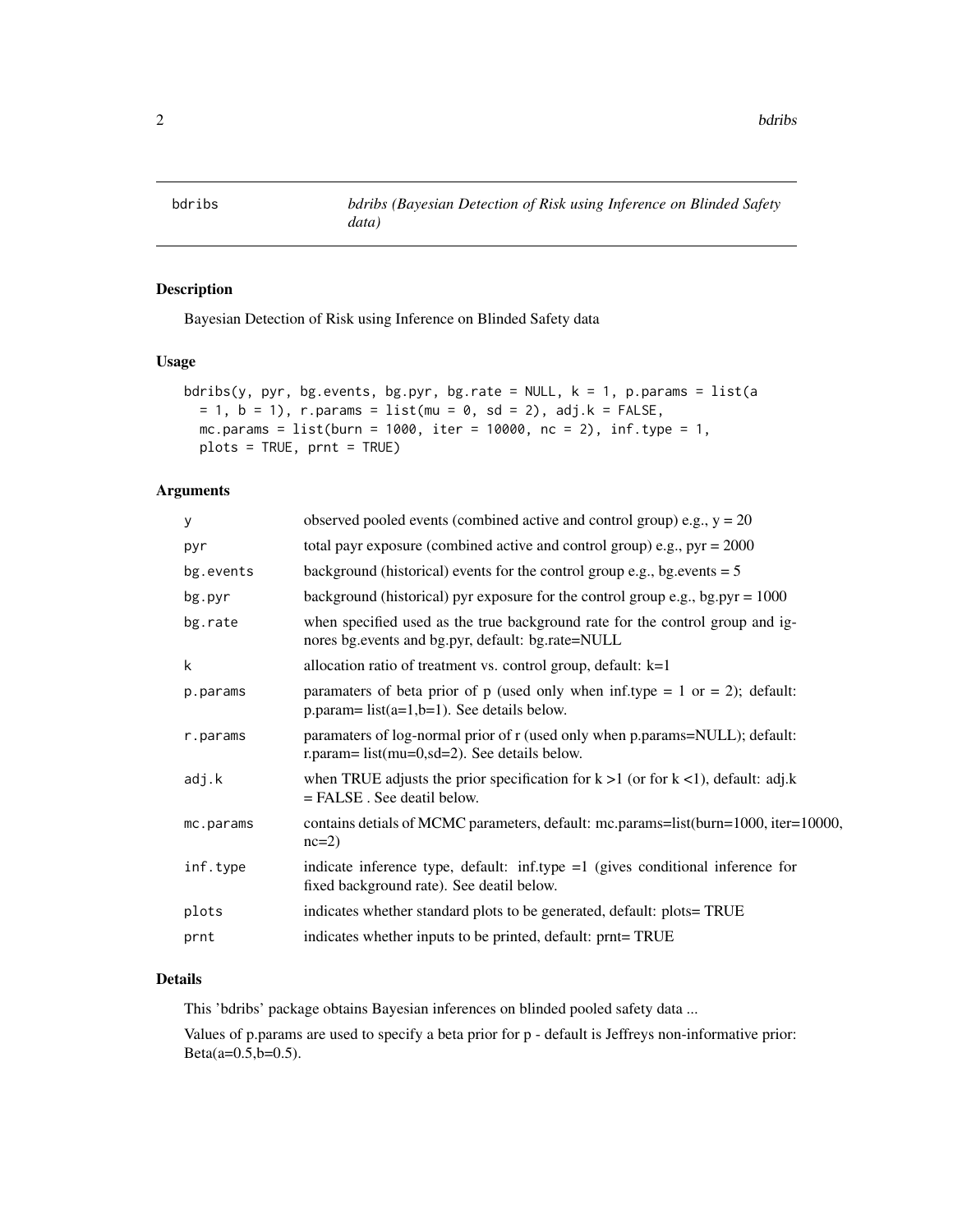#### <span id="page-2-0"></span>bdribs.contour 3

If inf.type=1, then conditional posterior inference on r is obtained for a given fixed values of del $0 =$  $bg rate = bg.everyents/bg.pyr.$ 

If inf.type=2, then an average (marginal) Bayesian inference on r is obtained with respect to a prior on del0, where del $0 \sim \text{Gamma}(\text{bg}.\text{events}, \text{bg}.\text{pyr}).$ 

If prior on r must be specified directly it can be done by using a log-normal prior. To do that, p.params must be set to NULL and and then r.params should be specifed as a list to supply mean and sd of the lognormal. For example, to have a lognormal prior with log-mean 0 and log-sd  $= 2$ , we should set r.params =  $list(mu=0, sd=2)$  and p.params=NULL.

when adj.k = TRUE, and k is not 1 (that is, allocation ratio is not 1:1), then a non-informative prior such as (beta(.5, .5) is first specified on p, assuming equal allocation ratio and then adjusted for the give k. When adj.k = F, then no such adjustment is made on the prior for p. Note that no such adjustments needed if prior on r is directly specified (as discussed above). However, it is always difficult to specify a non-informative prior on r and therefore a a prior on p with adj. $k = T$  is recommended in most cases.

#### Value

returns a dataframe of MCMC output from the posterior distribution for parameters of interests

#### Author(s)

Saurabh Mukhopadhyay

#### Examples

```
## Sample calls
   #run 1: simple case with a fixed background rate of 0.45 per 100 pyr.
  bdribs(y=5,pyr=500, bg.rate=0.0045,k=2)
   #run 2: same as run 1; here bg.rate gets computed as bg.events/bg.pyr
  bdribs(y=5,pyr=500, bg.events = 18, bg.pyr = 4000, k=2)
  # run3: when inf.type = 2, uses a Gamma distribution for del0; e.g. here Gamma(18, 4000)
  bdribs(y=5,pyr=500, bg.events = 18, bg.pyr = 4000, k=2, inf.type = 2)
   #run4: similar to run1, but instead of default p\nu(0,1) using p\nu beta(.5,.5)bdribs(y=5,pyr=500, , bg.rate=0.0045,k=2, p.params=list(a=.5,b=.5))
  #run5: similar to run1, but instead of default p \sim \text{beta}(.5,.5) using r \sim \text{lognormal}(\text{mu}=0,\text{sd}=2)bdribs(y=5,pyr=500, , bg.rate=0.0045,k=2, p.params= NULL, r.params=list(mu=0,sd=2))
```
bdribs.contour *contour plot - draws plot (optional) and returns a matrix/grid of posterior values*

#### Description

Contour plot of posterior probabilities on a range of (y, E) values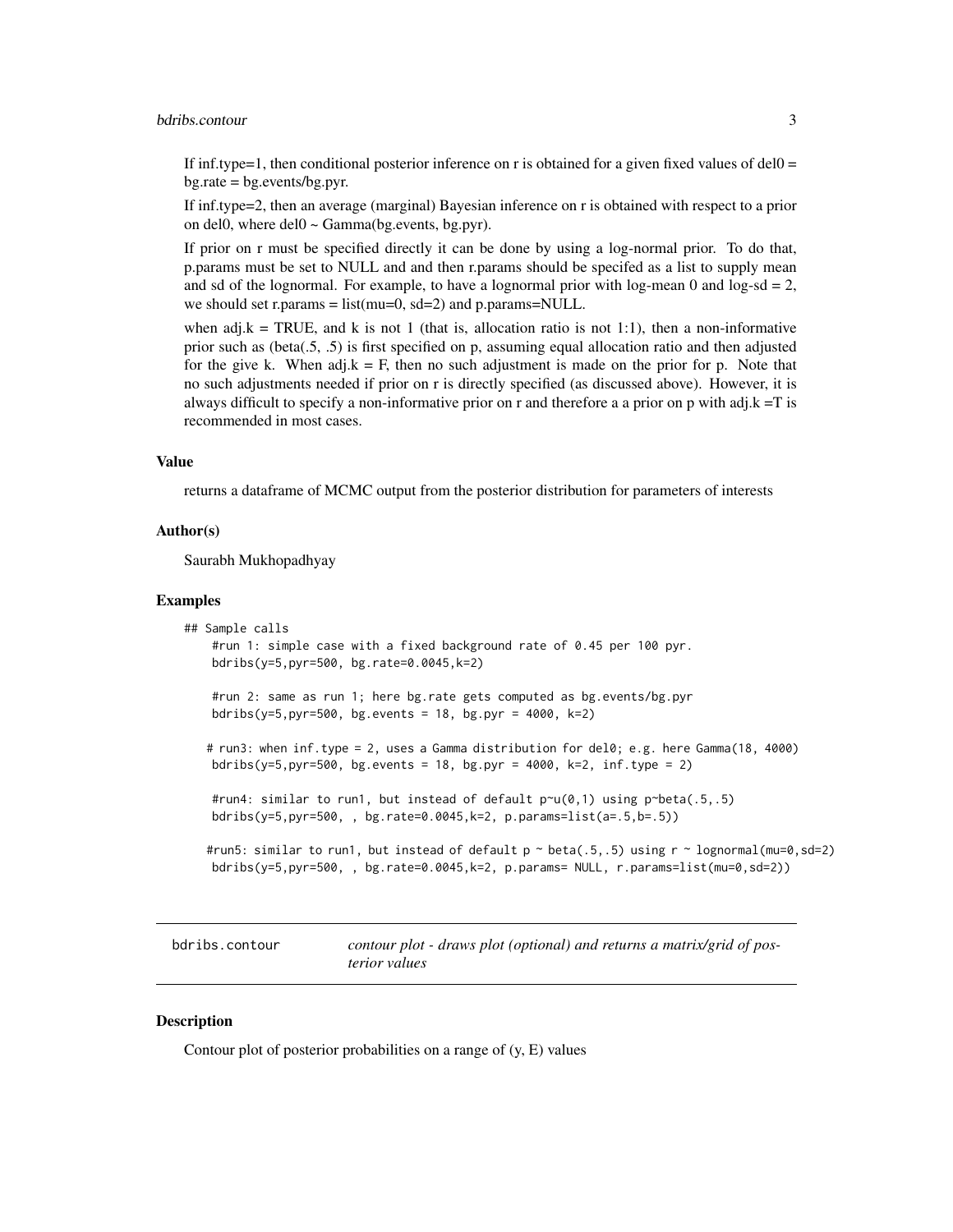#### <span id="page-3-0"></span>Usage

bdribs.contour(ymax, pyrmax, eincr, tol, k, bg.rate, plt = TRUE, ...)

#### Arguments

| ymax    | maximum number of AESI event for which contour plot to be drawn                                  |
|---------|--------------------------------------------------------------------------------------------------|
| pyrmax  | maximum risk exposure (in patient-year)                                                          |
| eincr   | increment of patient-year exposures (default $= 50$ )                                            |
| tol     | the maximum tolerance value of relative risk $r$ (default =1)                                    |
| k       | allocation ratio $(T:C)$                                                                         |
| bg.rate | estimated background rate (historical control rate) per patient-year (using inf.type=1)          |
| plt     | whether a contour plot to be drawn (default $=$ TRUE)                                            |
| $\cdot$ | to supply remaining parameters for bdribs call when supplied will override the<br>default values |

#### Value

returns contour plot matrix over the grid specified

#### Examples

```
## Sample calls
   #run 1: The contour plot
   bdribs.contour(ymax=15,pyrmax=2000,eincr=250,tol=1.5,k=2, bg.rate=0.0045)
    #run 2: Monitoring blinded AE over time using contour plot
   bdribs.contour(ymax=15,pyrmax=2000,eincr=250,tol=1.5,k=2, bg.rate=0.0045)
   obs.pyr=c(300,570,650,800, 1200, 1500)
   obs.y=c(2,4,5,6,10,12)
   points(obs.pyr, obs.y,type="p",pch=16, cex=1.4,col="maroon")
    if (length(obs.y)>1) points(c(0,obs.pyr), c(0,obs.y), type="s", lty=3, lwd=2,
    col="black")
```
bdribs.sensitivity *sensitivity plot - plot of range of posterior probability corresponding to a range of background rate*

# Description

plot of range of posterior probability corresponding to a range of background rate

#### Usage

```
bdribs.sensitivity(Y = 5:9, pyr = 800, k = 1, tol = 1.2, bg.evnt = 18,
 bg.pyr = 4000, bg.ci.coef = 0.9, bg.rng = NULL, add.mid = FALSE, \ldots)
```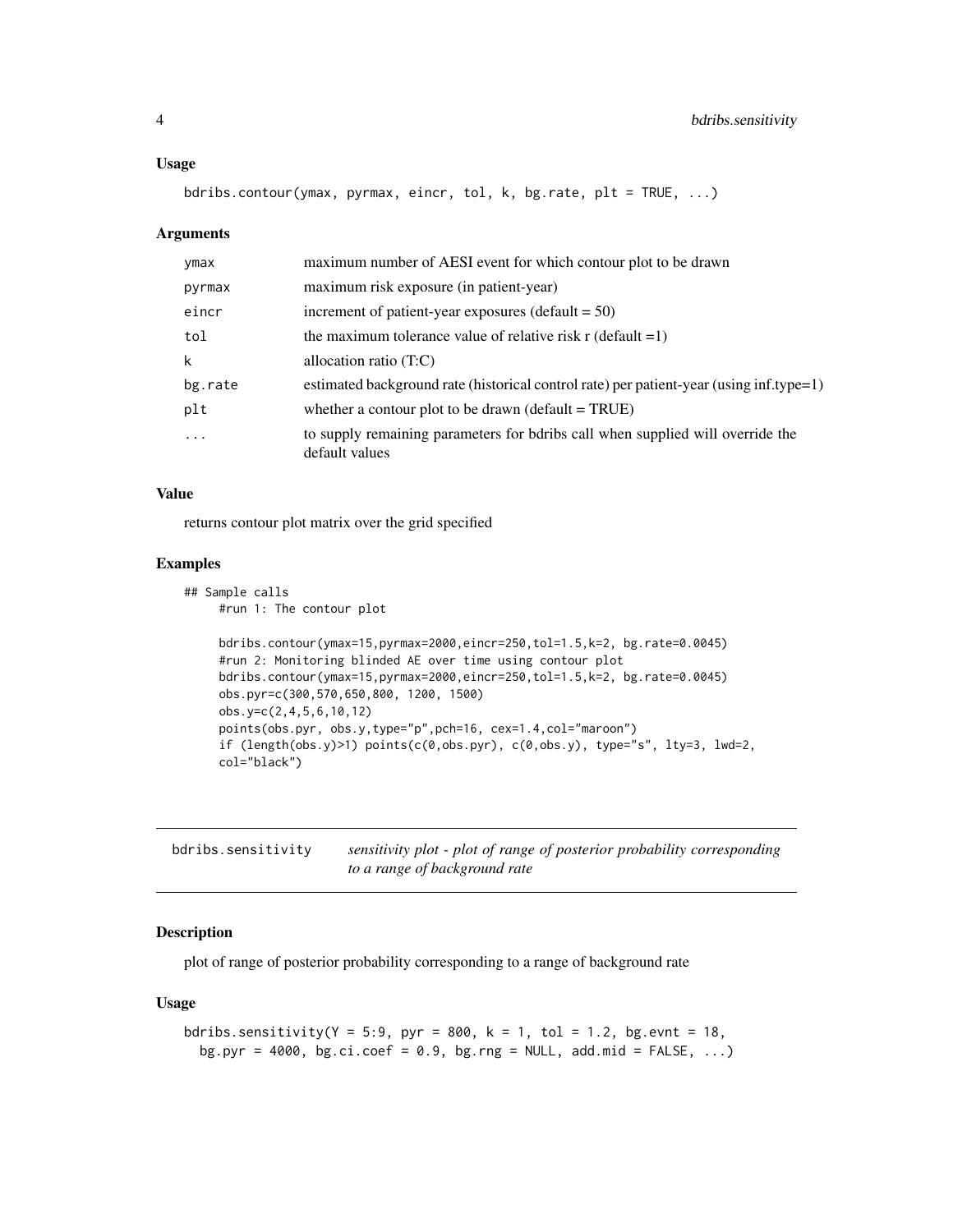# bdribs.sensitivity 5

# Arguments

| Υ          | range on number of AESI events for which sensitivity range to be drawn (default<br>$= 5:9$                                                                |
|------------|-----------------------------------------------------------------------------------------------------------------------------------------------------------|
| pyr        | total patient-year exposure where AESI events occurred (default =800)                                                                                     |
| k          | allocation ratio $(T:C)$ (default =1)                                                                                                                     |
| tol        | clinically meaningful relative risk (default $=1.2$ )                                                                                                     |
| bg.evnt    | background (historical) number of events in the control group (default $=18$ )                                                                            |
| bg.pyr     | background (historical) patient-year exposure in the control group (default = 4000)                                                                       |
| bg.ci.coef | range of background rate estimate to be obtained from bg.ci.coef*100% CI (de-<br>fault $=0.9$ ); takes any value between 0.5 and 0.999.                   |
| bg.rng     | range of background rate - if specified then bg.evnt, bg.pyr, and bg.ci.coef will<br>be ignored (default =NULL)                                           |
| add.mid    | indicator variable to plot $P(r>$ tol   Y, pyr) under inf.type=2 - requires related<br>parameters to be supplied (default $=$ F)                          |
| .          | to supply remaining parameters of bdribs call (other than y, pyr, k, bg.events,<br>bg.pyr) for bdribs call when supplied will override the default values |

#### Value

returns a plot of P(r>tol | Y, pyr) over the range of background rate

# Examples

```
## Sample calls
   #run 1: The sensitivity plot
  bdribs.sensitivity(Y=5:9,pyr=800,k=1, tol=1.2, bg.evnt=18, bg.pyr=4000,bg.ci.coef=0.90)
   #run 2: The sensitivity plot
  bdribs.sensitivity(Y=5:9,pyr=800,k=1, tol=1.2, bg.evnt=18, bg.pyr=4000,bg.ci.coef=0.90,
   add.mid=TRUE)
   #run 3: Using bg.rng parameter
   bdribs.sensitivity(Y=5:9,pyr=800,k=1, tol=1.2, bg.rng = c(0.0030, 0.0045, 0.0065))
```